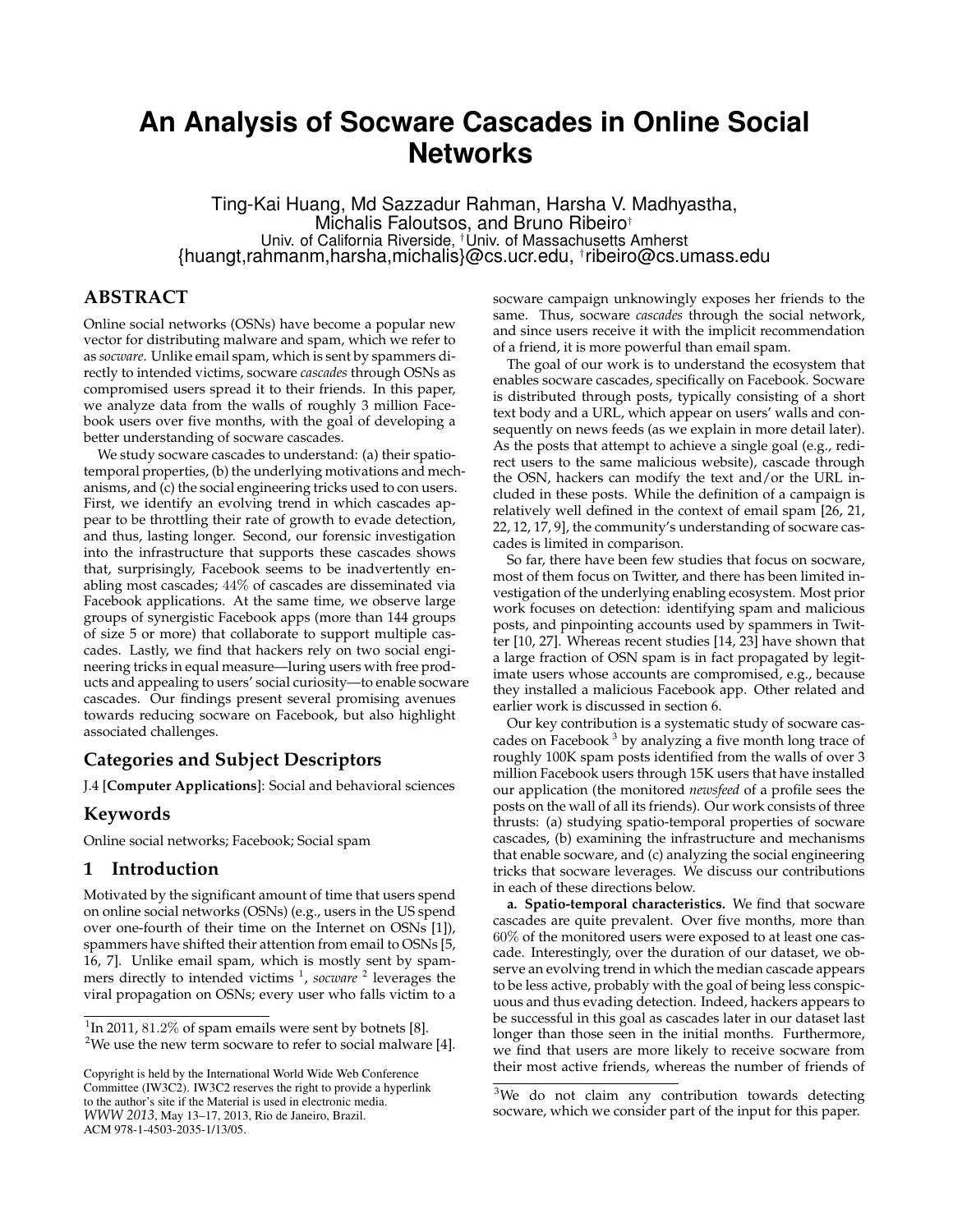a user seems to bear little significance to the chances of the user being exposed to socware.

**b. Forensic analysis of cascades.** We observe the emergence of AppNets, groups of apps that collaborate in enabling cascades. AppNets seem to play the role that botnets play in the email spam campaigns. Specifically, we find that over 44% of cascades are enabled by Facebook applications, i.e., the posts are made by applications that have been installed by users, who may have been tricked into installing those apps. In quantifying the parasitic symbiosis, we find that over 37% of cascades contain URLs which lead users back to Facebook, either to app installation pages or to corporate pages that want to get a "Like" endorsement. Interestingly, these socware-enabling Facebook apps form colluding groups. Collaboration is prevalent as we find at least 144 tightly-connected application groups of five or more apps enabling the same cascades.

**c. Social engineering tricks and intents.** We investigate how socware entices and fools users, and we identify two dominant methods: (a) exploiting users' social curiosity (e.g., claiming to show which friends deleted a user or viewed the user's profile), and (b) offering fake free or cool products (e.g., free iPads or free Facebook T-shirts). In our dataset, these two methods account for 46% and 32% respectively of socware cascades seen across at least 10 users. In addition, we observe that over 85% of socware cascades are intended to enable phishing, survey scams, or fraudulent inflation of web page reputation. By contrast, email spam uses significantly different "hooks" (e.g., appeals to sexual curiosity) and has different intents (e.g., sell low cost pharmaceuticals) [8].

**Implications for anti-socware efforts.** Our findings could provide useful guidelines for reducing socware on Facebook.

First, our results highlight the importance of focusing specifically on the identification of malicious Facebook applications, particularly groups of coordinating applications that enable socware cascades. Moreover, Facebook can greatly reduce socware on its platform simply by better policing of the content that it admits to be hosted under its domain, in the form of pages, events, etc.

Second, our results show that key enablers for socware are users falling prey to scams that offer fake rewards (such as free products) or that appeal to the social curiosity of users. Thus, better education of users remains a significant stumbling block towards eliminating the threat of socware.

## **2 Background**

We present an overview of Facebook terminology and describe the socware dataset that we use.

#### **2.1 Facebook**

Facebook is the most popular online social network today, with over a billion users, more than half of whom log in to the site daily [3]. On Facebook, information is shared in the form of *posts*. There are four main types of posts on Facebook—*STATUS*, *LINK*, *PHOTO*, and *VIDEO* [2]. In our analysis, we use the following set of features associated with any post:

- *ID*: a unique Facebook-assigned identifier for the post
- *message*: the text message included in the post
- Posted-URL or P-URL: A URL included in the post
- *create time*: time at which the post was created
- *application*: application that posted on behalf of the user



Figure 1: Example Facebook post, with its components highlighted.

In addition, a few other fields are included for certain types of posts, e.g., *LINK* posts include a preview of the web page being linked to. Figure 1 presents a breakdown of some of the features associated with an example Facebook post.

When a user clicks on the link included in a post, we refer to the URL of the web page that the user will be led to as the Landing-URL of the post. The Landing-URL for a post may not always be identical to the Posted-URL, e.g., the Posted-URL may either be a shortened URL (using a URL shortening service such as *bit.ly*) or there may be a chain of HTTPbased or Javascript-based redirections from the Posted-URL to the Landing-URL. When a Posted-URL is shortened using a URL shortening service, we resolve the first redirect of the Posted-URL and refer to the URL obtained as the Resolved-URL. We refer to the top two-level domain of the Resolved-URL as Resolved-Domain.

#### **2.2 Dataset**

**Detecting socware.** We study the characteristics of socware cascades on Facebook by examining a dataset of malicious posts identified by MyPageKeeper [23], our Facebook security application. MyPageKeeper, which has over 15K subscribed users, continually scans the wall and news feed of every subscribed user to detect malicious posts. Since a Facebook user's news feed contains posts made by her friends, the 15K users subscribed to MyPageKeeper enable it to monitor posts seen on the walls of over 3 million Facebook users. The news feed of every MyPageKeeper user contains a subset of the posts made on the walls of the user's friends; the subset of posts from a friend's wall that appear on a user's news feed are selected by Facebook[6].

MyPageKeeper evaluates every URL that it sees on any user's wall or news feed to determine if that URL points to socware. MyPageKeeper classifies a URL as socware if it points to a web page that 1) spreads malware, 2) attempts to "phish" for personal information, 3) requests the user to carry out tasks (e.g., fill out surveys) that profit the owner of the website, 4) promises false rewards, or 5) attempts to entice the user to artificially inflate the reputation of the page (e.g., forcing the user to 'Like' the page to access a false reward). MyPageKeeper evaluates each URL using a machine learning based classifier which leverages the *social context* associated with the URL. For any particular URL, the features used by the classifier are obtained by combining information from all posts (seen across users) containing that URL. Example features used by MyPageKeeper's classifier include the similarity of text message across posts and the number of comments/Likes on those posts. MyPageKeeper has false positive and false negative rates of 0.005% and 3%. For more details about MyPageKeeper's implementation and accuracy,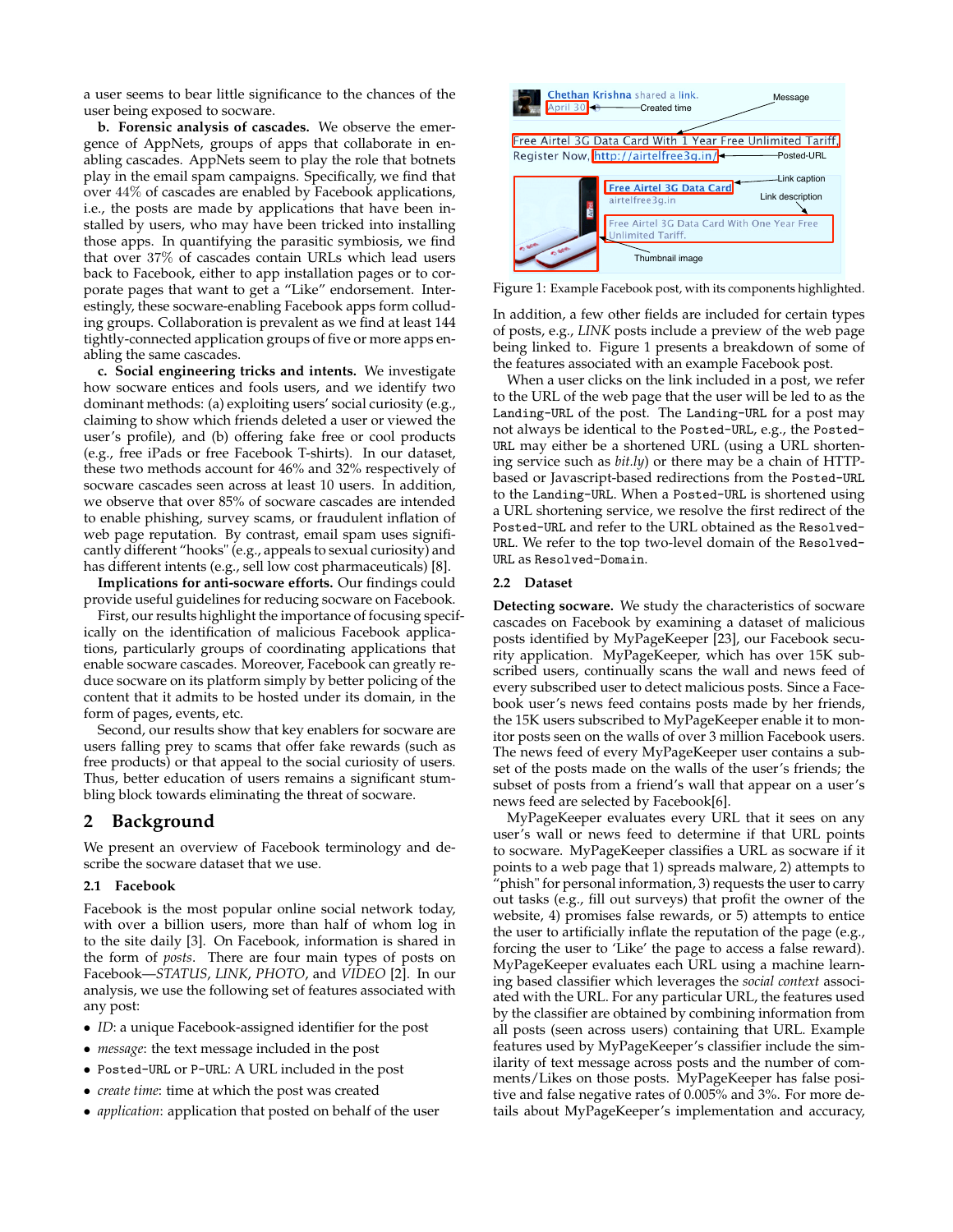| <b>Dataset</b>      | # of posts | # of malicious | # of unique  |
|---------------------|------------|----------------|--------------|
|                     | with URLs  | posts          | socware URLs |
| $\overline{D}$ -Aug | 12,436,634 | 9.718          | 452          |
| $D-Sep$             | 9,295,575  | 12.777         | 613          |
| $D$ -Oct            | 10,103,378 | 9.070          | 275          |
| $D-Nov$             | 7,974,616  | 9,851          | 234          |
| D-Dec               | 11,373,501 | 16,045         | 347          |
| $D$ -Tot            | 71,861,393 | 99,935         | 2.419        |
| D-Land              |            | 72.702         | 1,338        |

Table 1: Summary of datasets.

we refer interested readers to [23]. In this work, we analyze socware identified by MyPageKeeper with the goal of analyzing the characteristics of how socware cascades through Facebook, so as to help improve anti-socware measures such as MyPageKeeper.

**Datasets.** In this paper, we analyze a dataset of 117 million posts<sup>4</sup> examined by MyPageKeeper over the course of five months (August to December 2011), of which it flagged 99, 935 posts as socware. For each post in this dataset, apart from the above mentioned set of features, the dataset also specifies the set of users on whose news feeds this post appeared. We refer to this complete dataset as the *D-Tot* dataset.

Next, in order to analyze malicious activities on a monthly basis—both to identify trends that hold in every month and to identify the evolution of hackers—we partition the *D-Tot* dataset into one dataset for each month. Since the number of users subscribed to MyPageKeeper varies across months, we partition the dataset in such a manner so as to make the datasets across months comparable. To this end, we randomly sample the same number (5K) of users for every month. We then create a dataset for each month as the set of posts collected from the walls and news feeds of the 5K users selected for that month. We thus create five datasets—*D-Aug*, *D-Sep*, *D-Oct*, *D-Nov*, *D-Dec*—corresponding to the five months in our dataset.

During MyPageKeeper's operation, every 12 hours, it crawls the URLs in all posts flagged as socware in the last 12 hours. We limit our crawling frequency due to resource limitations. For every URL crawled, it records the landing URL, its IP address, other *WHOIS* information of the landing domain, and contents of the landing page. It also records the redirection chain of URLs and IPs linking the URL crawled to the landing URL. However, even though MyPageKeeper crawled every URL within 12 hours of it being spotted on Facebook, only 1, 338 of the 2, 419 unique URLs seen in the *D-Tot* dataset were still active when they were crawled. Our *D-Land* dataset comprises that subset of malicious posts from the *D-Tot* dataset which contain URLs that MyPageKeeper was successfully able to crawl. Table 1 summarizes all of our datasets.

**Representativeness.** MyPageKeeper monitors posts on the walls of roughly 3M Facebook users —a small fraction of Facebook's billion users. Therefore, it is hard to gauge the representativeness of our results for all of Facebook. Furthermore, the fact that security conscious users are more likely to install MyPageKeeper could introduce potential bias. However, we find that the subset of the social graph comprising MyPageKeeper users and their friends contains 977 connected components, which implies that they do not seem to belong to a closely knit community. Furthermore, since all of our analyses are based on socware observed on the walls of



Figure 5: Distribution of cascade size based on different ways of grouping posts into cascades.

a sufficiently large number of users, we believe that our results have significant takeaways for anti-socware measures (see Section 5). Moreover, where appropriate, we demonstrate the statistical significance of our results by analyzing a subset of our data and showing that the result extrapolates to all of our users.

### **3 Spatio-Temporal Properties**

In this section, we seek to understand typical characteristics of socware cascades in our dataset: how many cascades are active on any given day? how long do cascades typically last? how are cascades spread across users? While our findings may not be representative for all of Facebook, our analysis here highlights several significant takeaways for antisocware efforts on Facebook. We present the results from our spatio-temporal analysis of cascades here, and defer a discussion of the takeaways for Section 5.

#### **3.1 Grouping posts into cascades**

To analyze socware cascades, we first need to group malicious posts into cascades. Our goal here is to group all posts that lead users to the same landing page. However, as mentioned earlier in the description of our datasets, the landing pages for over 44% of URLs included in malicious posts did not exist 12 hours after they were first monitored on Facebook by MyPageKeeper.

Therefore, in the absence landing page information, we need to group posts based on information readily available in each post, such as the URL and the text message that it includes. To do so, we need to understand how hackers vary or obfuscate the information included in posts of a single campaign as these posts cascades through OSN. For example, Table 2 presents a few example cascades in which the text message included in posts varies across users. On the other hand, some cascades include different shortened URLs, that lead to the same landing page, in different posts.

Here, we systematically examine the effect of different ways of grouping malicious posts into cascades. Our goal is to determine the most effective way that approximates grouping posts with the same Landing-URL. We use the features associated with Facebook posts to define six ways of grouping posts into cascades, based on equality in 1) Text+P-URL, 2) Text, 3) Posted-URL, 4) Resolved-URL, 5) Resolved-Domain, or 6) Landing-URL.<sup>5</sup> As an illustration of the significance of choosing the right definition, Figure 5 shows the distribution of cascade sizes (number of posts in each cascade) for different groupings. We see that, depending on how cascades are defined, the average cascade size can vary by as much as 11x.

<sup>&</sup>lt;sup>4</sup>MyPageKeeper only examines posts that contain URLs (including obfuscated URLs), since posts that do not contain any links typically do not correspond to socware.

<sup>5</sup>We defer for future work the use of more sophisticated text comparison techniques for grouping posts into cascades.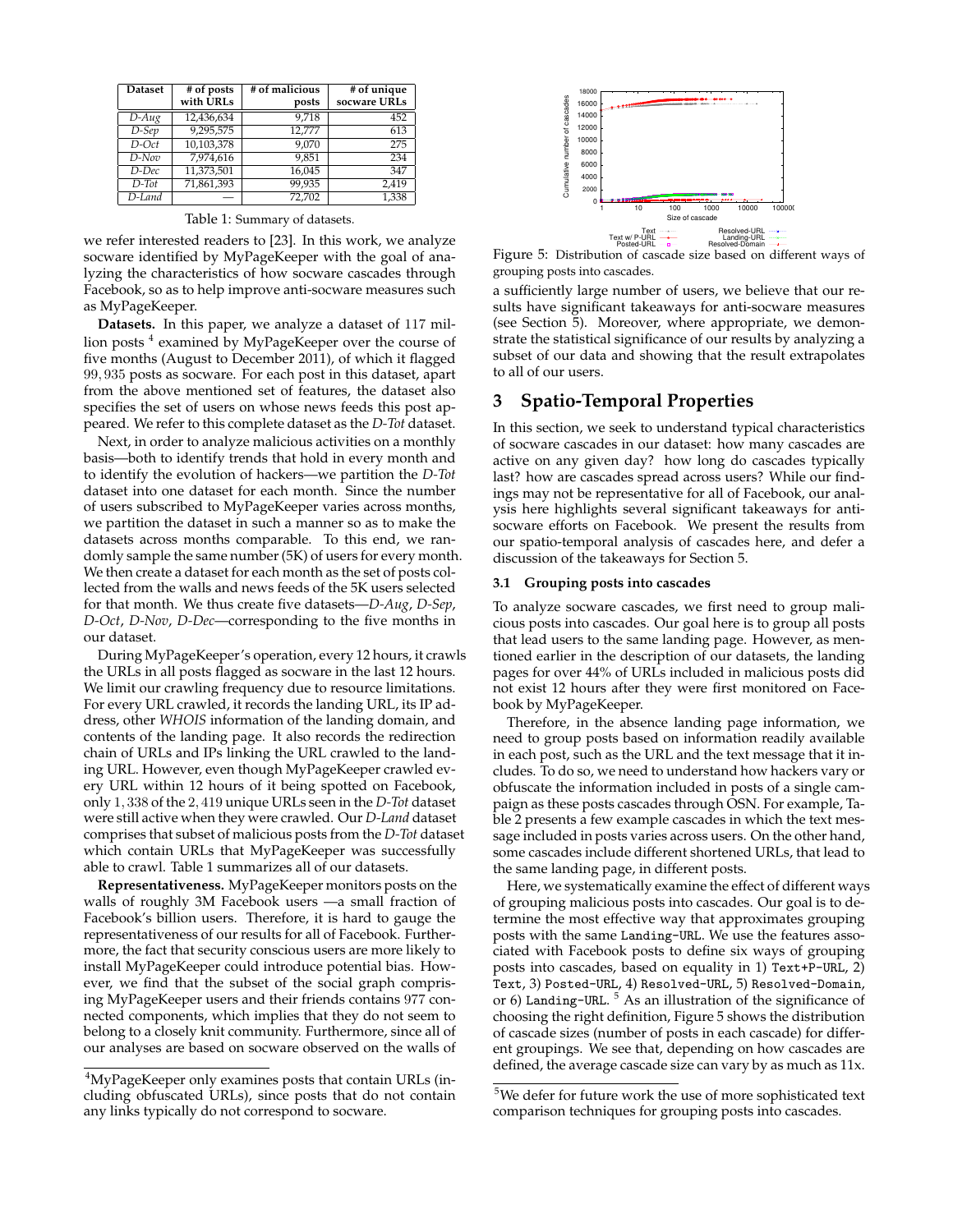





Figure 2: Number of active/new cascades over time.

Figure 3: Cascade duration for cascades observed in Sep., Oct., and Nov. 2011.

Figure 4: Cascade durations on *D-Sep* with full dataset and with half as many users.

| Cascade1             | angela guess what? i just got a new dell xps 1530 laptop to test out and keep without paying anything! i doubt this will last long, dell |
|----------------------|------------------------------------------------------------------------------------------------------------------------------------------|
|                      | is only sending out a limited supply of promo laptops in each area so i would hurry. let me know when you get one to.                    |
| Cascade2             | WOW I can't believe that u can check who Is viewing ur profile! I just checked my TOP profile visitors and I am trully SHOCKED           |
|                      | at who is seeing my profile! You can also see WHO VIEWED YOUR PROFILE here.                                                              |
|                      | WOW I cant believe that you can check who is vievving ur profile! I just checked my TOP profflle lookers and I am trully SHOCKED         |
|                      | at who Is viewing my profflle You can also see VVHO VIEWED YOUR PROFILE here.                                                            |
| Cascade <sub>3</sub> | wow, got a super free sexy t-shirt from facebook teamgrab ur's from herefb team is giving free t-shirts :d :-                            |
|                      | facebook gifting free tee's to all users, just verify ur account & grab the super cool t-shirt! link: $d < 3$ ps: got mine $\hat{ }$     |
|                      |                                                                                                                                          |

Table 2: Example cascades in which hackers vary text messages across posts.

| Definition      | Landing-URL  |
|-----------------|--------------|
| Text            | [0.01, 0.29] |
| Text+P-URL      | [0.26, 0.96] |
| Posted-URL      | [0.98, 1.0]  |
| Resolved-URL    | [0.95, 1.0]  |
| Resolved-Domain | [0.04, 0.49] |

Table 3: Minimum and Maximum ARI (similarity) values between different cascade definitions per month over five months. We compare Landing-URL with other definitions based on posts which contain landing URLs in monthly datasets.

To analyze which cascade definitions are equivalent to Landing-URL, we consider every cascade definition and compare the set of cascades obtained with that obtained based on Landing-URL. Note that the total number of posts is the same irrespective of how cascades are defined. Hence, the set of cascades obtained with any particular cascade definition can be thought of as a different clustering of the same posts.

To compare the clustering produced by a pair of cascade definitions, we use the *Adjusted Rand Index (ARI)* metric [20]. In our use case, the ARI metric compares two cascade definitions by 1) counting the number of pairs of posts that are in the same cascade in one case but not in the other, and then 2) computing the fraction that these represent out of the total number of pairs. ARI values vary from 0 to 1, and the greater its value the greater the similarity of clusterings being compared. For each cascade definition, we compute the ARI value when compared with Landing-URL cascades on each month's data separately. Table 3 lists the minimum and maximum ARI values across the five months in our data.

First, we find that Posted-URL and Resolved-URL cascades are highly similar to those based on Landing-URL; the ARI value is greater than 0.95 in all months. Note that this high degree of similarity is seen over a dataset which includes over 58 posts on average for every Landing-URL cascade. This indicates that, within each cascade, hackers typically use the same Posted-URL to ultimately redirect users to a particular target landing page.

On the other hand, Text, Text+P-URL, and Resolved-Domain cascades are consistently different from Landing-URL cascades. Cascades based on Resolved-Domain differ because, as we show later in Section 4, a significant fraction of socware is hosted on Facebook itself and many cascades reuse the same

| Table 4: Comparison of active days and duration for cascades that |  |
|-------------------------------------------------------------------|--|
| last longer than a day.                                           |  |

Dataset (Active Days = Duration) cascades with<br>  $\left(\begin{array}{c|c}\text{Active Days} & \text{cascades with}\end{array}\right)$ #  $\rightarrow$  %  $\rightarrow$  #  $\rightarrow$  % Sep 151 64.26% 84 35.74% Oct 26 25.00% 78 75.00% Nov 14 13.46% 90 86.54%

hosting providers to host redirectors. On the other hand, we find that Text and Text+P-URL cascades differ from Landing-URL cascades because hackers often vary the text message included in different posts that advertise the same URL. They seem to do so for two reasons: (a) to appeal to users by including users' names in the posts, or (b) to obfuscate the text and evade detection; see examples in Table 2.

Based on these results, for the remainder of this paper, we consider socware cascades obtained by grouping posts with identical posted URLs.

#### **3.2 Temporal properties of cascades**

We begin our spatio-temporal study of cascades by analyzing the distribution of the number of active cascades over time. Figure 2 shows that, on any given day, there are typically around 40 socware cascades active in our dataset. On some days, the number of active cascades goes up to as high as 80. Further, we see that typically less than 10 new cascades begin on any given day. Thus, this seems to indicate that, at any point in time, most active cascades are ones that have been active for a while.

To confirm the presence of long-lasting cascades, we next examine the durations of cascades. To avoid edge effects, we perform this analysis as follows. We consider our *D-Sep*, *D-Oct*, and *D-Nov* datasets, and in each case, we consider the cascades active at some point during the respective month. We then compute the duration for a cascade found in a particular month's dataset by examining the posts for that cascade across the previous month, the month considered, and the subsequent month. As a result, a cascade's duration can be at most 3 months in this analysis.

**Most cascades are short-lived.** For each of September, October, and November 2011, Figure 3 shows the distribution of duration for cascades active during that month. In all three months, we find that most cascades are short-lived; 60% of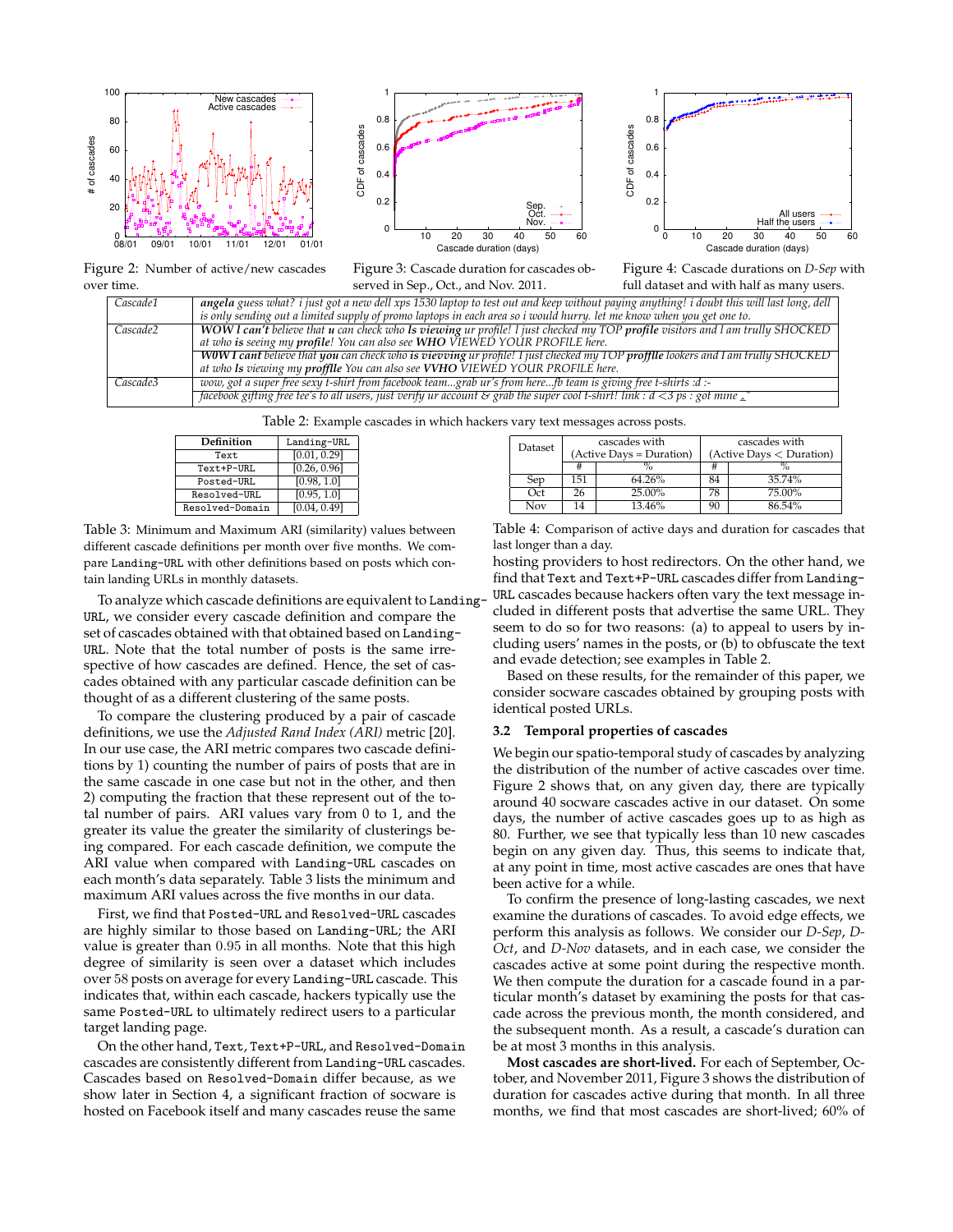

Figure 7: Distribution of no. of cascades that users are exposed to or participated in.



Figure 6: Distribution of maximum inter posting times for cascades observed in Sep., Oct., and Nov. 2011.

cascades last shorter than 1 week. However, there is a long tail of long-lived cascades in all three months; 5%–22% of cascades last longer than a month. It is due to these few longlived cascades that we previously observed the number of new cascades on any given day to be fewer than the total number of cascades active on that day.

Since MyPageKeeper monitors posts on the walls of a subset of Facebook users, we are potentially under-estimating cascade durations. To evaluate the robustness of our inferred durations, we examine the cascade durations that we would have inferred if MyPageKeeper had half the users that it does have. From the users selected in our *D-Sep* dataset, we pick 10 different randomly chosen subsets with half the number of users. For every cascade in the *D-Sep* dataset, we compute its duration across the posts in each randomly chosen subset and compute the average duration across subsets. Figure 4 compares the distribution of cascade durations on our original dataset with that obtained using half the users as described above. We see that the distributions would largely be the same even if MyPageKeeper had half as many users.

**Cascades are becoming less active and lasting longer.** Figure 3 also shows that newer cascades appear to be lasting longer than older ones. The long tail of long-lived cascades increases significantly from September to November.

To understand the cause for the increasing cascade lifetimes, we examine the activity of cascades in these three months. For each cascade, we count the number of days during its lifetime when malicious posts belonging to this cascade appear in our dataset. We refer to this as the number of active days of a cascade. We consider cascades that last longer than a day and partition them into two sets—1) those which are active every day during their lifetime, and 2) the remaining that have number of active days less than the cascade's duration. Table 4 presents the breakdown of cascades into these two partitions for September, October, and November 2011. We see that the fraction of cascades that are active throughout



Figure 8: No. of friends versus the no. of cascades that a user was exposed to.





their lifetime significantly reduces from September to October to November. This seems to indicate that, even within the short time frame of a few months, cascades are evolving to become less active. We speculate that less active cascades are more likely to evade detection by Facebook, and this has resulted in the reduction over time of cascade intensity.

We further confirm the reduction in cascade activity over time by studying the distribution across cascades of the maximum gap in time between successive posts of a cascade. Figure 6 shows that the maximum inter-posting time too increases from September to November.

#### **3.3 Relationship between users and cascades**

Next, we analyze cascades from the perspective of two types of users—1) those who participate in cascades, and 2) those who are exposed to cascades.

**Compromised accounts dominate cascades.** Users who participate in cascades are those, on whose behalf, malicious posts are made. Figure 7 shows the distribution across such users of the number of cascades in which they participate. We see that  $73\%$  of such users were involved in only a single cascade, and out of those for whom we have at least 10 posts in our dataset, more than 99.5% of their posts are benign for over 99% of users. This seems to indicate that a vast majority of users who enable cascades to propagate on Facebook are those whose accounts are compromised, rather than corresponding to accounts controlled by hackers. This is in line with previous findings by Gao et al. [14].

However, we still find 987 users (around 2.65% of all users who participate in cascades) who were involved in more than 5 cascades. Over 95% of these are personal users, 1.3% of them are Facebook pages, and the remaining were deleted when we tried to obtain their information. In addition, we analyze 91 user accounts that participated in over 10 cascades, and find that, for 29% of these accounts, all malicious posts made on behalf of these users were posted by Facebook applications. Furthermore, across these users, on behalf of whom applications are making malicious posts, we found that the average time between when the first and last malicious posts were made by the account is 21 days. We suspect that fraudulent applications installed by these users are making posts with different posted URLs to advertise new cascades over time.

Interestingly, we find that 2.3% of the 15K users subscribed to MyPageKeeper, i.e., roughly 350 users, have participated in cascades. Since users subscribed to MyPageKeeper are conscious of their security on Facebook, the fact that even such users fall prey to cascades highlights the challenges in ensuring that users are not lured by hackers.

**The most active friends expose users to cascades.** Next,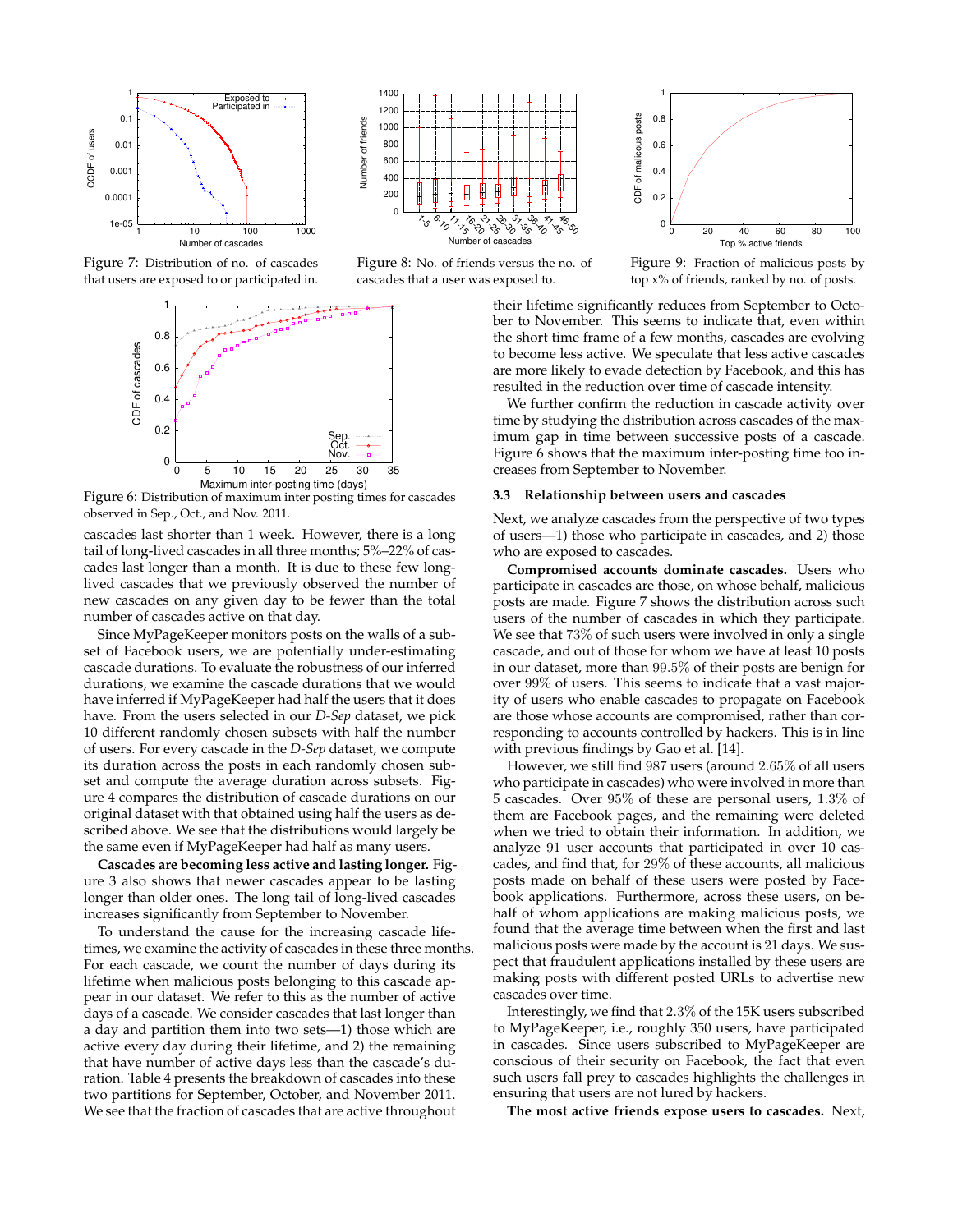| Category       | Distribution methods                                                                                                                  |
|----------------|---------------------------------------------------------------------------------------------------------------------------------------|
| Applications   | User installs a Facebook application and the application posts on user's behalf on his wall or on his friends' walls                  |
|                | User posts on his wall or on his friends' walls by clicking the Like/Share button from a website                                      |
| Plugins        | User clicks on an image or video on a malicious website, where the hacker "hijacks" the user's click to share the link to the website |
|                | as a status update on behalf of the user                                                                                              |
|                | User gives his Facebook personal upload email address to hackers, who send email to this address to update user's status              |
| Manual posting | Spam posted on the wall of a Facebook page is received in the news feed of a user who follows that page                               |
|                | User copies specialized javascript snippets designed by hackers into the browser's address bar, thus enabling the hackers to post     |
|                | on the user's wall by utilizing the current session information in the browser.                                                       |

Table 6: Distribution techniques for each cascade source.

| cascade source | <b>Fraction of cascades</b> |
|----------------|-----------------------------|
| Applications   | 44.7%                       |
| Plugins        | 32.4%                       |
| Manual posting | 12.9%                       |
| Total          | $90.0\%$                    |

Table 5: Percentage of cascades for which more than 95% of posts originated from a single type of source.

we analyze users who are exposed to cascades, i.e., users who see malicious posts either on their wall or in their news feed. Figure 7 shows that 60% of users were exposed to at least one cascade over the course of the five months in our dataset. Among these victims, over 16% were exposed to more than 10 cascades during this period.

To understand if users with more friends are likely to be exposed to more cascades, we group users exposed to similar number of cascades using a bin size of 5. In Figure 8, we then plot the  $5^{th}$ ,  $25^{th}$ ,  $50^{th}$ ,  $75^{th}$ , and  $95^{th}$  percentile value within each group for the number of friends. Unlike what one might expect, we see no obvious relationship between the number of friends that a user has and the number of cascades she was exposed to.

However, we do find that users are more likely to be exposed to cascades because of posts made by their most active friends. To show this, we rank every user's friends by the number of posts (both malicious and benign) seen in the user's news feed, and normalize every friend's rank by the total number of friends that the user has. Thus, a friend who makes more posts has rank closer to 0, whereas a friend with fewer posts has a rank closer to 1. As seen in Figure 9, over 57% of malicious posts seen in users' news feeds were posted by the top 20% most active friends. Thus, friends who post more actively on Facebook are more likely to expose a user to socware cascades.

## **4 Forensics Analysis**

Next, we investigate the mechanisms and infrastructure that enable or are used by socware cascades, and the intentions underlying socware.

#### **4.1 Provenance of malicious posts**

First, we classify malicious posts according to their sources of origin in order to understand what enables these cascades to reach so many users. Posts can be made by any one of the following: (a) a Facebook app, (b) a plugin function connected to a button on a website that the user is visiting, or (c) manually by a user. We refer to these methods as *cascade sources*.

For every post, we examine the *application* field of the post, which contains the *application ID* of the originating application [2]. If the *application* field exists and is empty, it typically means that the post was made by a plugin <sup>6</sup> . If the *application*

field is missing altogether, then it indicates that the post was made manually by a user. Note that, while this enables us to determine the source of every post, our dataset does not enable us to track the propagation of cascades across users; this is because, when a socware post is made by a friend of a user subscribed to MyPageKeeper, we do not have access to posts that that friend would see on her news feed.

**Most cascades (90%) are enabled by one type of cascade source.** Since posts in each cascade might be from multiple sources, we first study, for each cascade source, the percentage of cascades in which that source accounted for over 95% of posts. Table 5 shows that, for 90% of cascades, more than 95% of the posts were the result of a single cascade source. A potential explanation is that hackers decide on a single distribution method for each cascade. This makes the following discussion easier, since we can associate each cascade with its dominant source.

**Roughly 44% of cascades are enabled by Facebook applications.** Further, we also observe from Table 5 that applications are the largest contributors, with apps covering 44.7% of cascades. Plugins also account for a significantly high fraction (32.4%) of cascades, illustrating the significant role that "Shares" and "Likes" play in enabling socware to spread. Interestingly, manual posting too accounts for a sizeable fraction (12.9%) of cascades. We discuss each category in more detail below.

**A deeper investigation of cascade sources.** To dig deeper into the different cascade propagation mechanisms, for each cascade source, we manually studied posts from that source, and read blogs and security articles that discuss the source. In addition, we inspected the landing web pages of several cascades. Below, we discuss each category separately and show real examples for each, while Table 6 provides an overview of our findings.

*a. Applications.* Applications enable 44.7% of cascades. According to Facebook's policy, applications require user authorization to post on the user's behalf. Once an application has been granted permission, it can post whatever and whenever it wants on the user's wall, until the user changes his password or uninstalls the application. A representative example of such a cascade tries to lure people into installing an application by offering to: "Check if a friend has deleted you". We elaborate on the role of applications in enabling socware cascades in Section 4.2.

*b. Plugins.* Plugins are the main source for 32.4% of cascades. In this case, users are lured into visiting a website, where hackers get them to share the link of the website on their wall using the *Share, Like, Recommend* functionalities, which are described as "social plugins" by Facebook  $^7$ . There

 $6$ This behavior changed sometime in April 2012, but it was true during the period of our dataset, as we manually veri-

fied on a sample of posts. Detecting plugin-based posts will require new techniques in the future.

 $7T<sub>0</sub>$  clarify, there are functions with the same names (Share and Like) which operate on Facebook profiles, but we are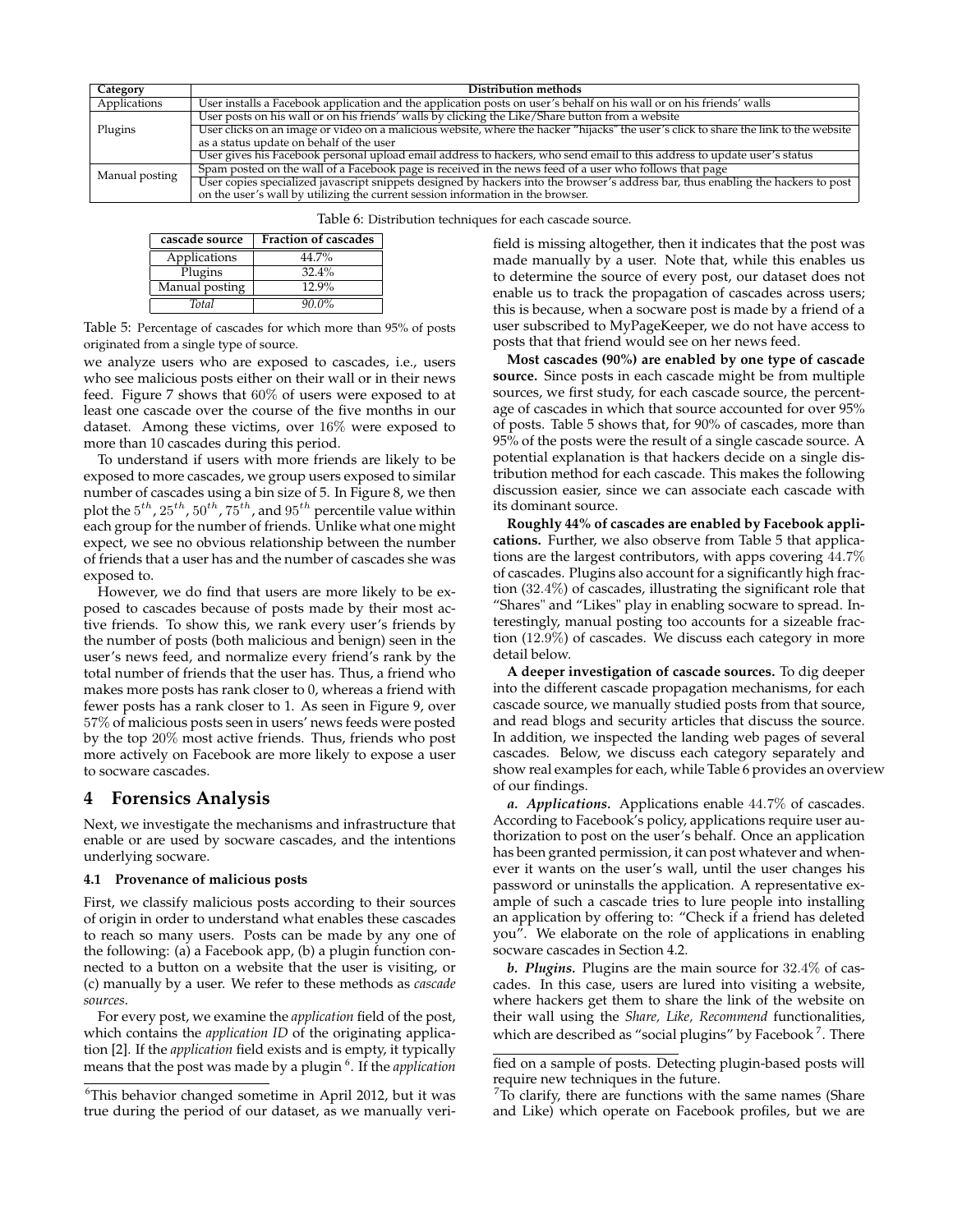are three predominant methods that hackers use here: (a) they convince users to knowingly share the website's link on their wall, (b) they trick users to click in such a manner that enables sharing without them realizing it, and (c) they use the Facebook Personal Upload Email, which we discuss below. Note that, since posts made with any of these three methods are indistinguishable in our dataset, we cannot provide a breakdown among the three cases.

In the first case, a website explicitly asks users to click on the *Share* button, often as a condition for the user to get some benefit, such as allowing the user to see an interesting video, e.g., in a cascade which was spreading a photographer's video posts, users are asked to "Click Jaa twice to confirm" that they are older than 18 years; "Jaa" means *Share* in Finnish.

In the second case, websites (which typically contain videos or pictures) use *click hijacking* to post messages on users' profiles without their knowledge or consent. A click-hijacking example seen in our dataset involves a cascade which was advertising the website http://birthpostions.blogspot.com/ (note the missing "i" in "postions"). When a user clicks the play button on the video at the site, it automatically posts the link on the user's wall. This cascade managed to distribute 95, 556 posts, as per Facebook's statistics.

In the third case, hackers trick users into giving them their *Facebook Personal Upload Emails*. The use of these email addresses is to let users update their status or upload pictures to their profiles by simply sending an email to this address. Hackers, of course, found this as a way to post on users' walls <sup>8</sup>. Once a hacker has this email address for a user, he can send emails that include a malicious URL, which correspond to a status update. This status update appears as a post in the news feed of all the user's friends.

How are the hackers getting these emails? One way, of course, is via malicious cascades, which indicates the selfperpetuating nature of socware. In our dataset, we observed cascades that lured people into completing several steps in order to get a fake reward. For example, in the "free Facebook T-shirt" cascade we mentioned above, the fourth step asks users to share their Facebook Personal Upload Email addresses. In fact, hackers have created a YouTube video to show people how to find their email addresses.

*c. Manual posting.* 12.9% of cascades are enabled by manual posting as their main source. The posts in these cascades have no application field, and according to the Facebook convention, these posts were posted by users without any help from applications or Facebook's social plugins installed on websites. We identified two large categories of such posts.

First, administrators and owners of Facebook pages (profiles of organizations) can post malicious links on the wall of that profile, possibly unknowingly. As a result, these posts spread to the users who "follow" that profile. For example, the administrator of a page called "I Love My Kids" posted a link to www.FindJobsForMoms.com, a fake work-at-home web page. These messages appeared on the news feeds of the users in our dataset that were following that profile.

A second category of manual posts consists of users who blindly follow the instructions on web pages in order to get



(a) App-Cascade graph (b) App graph Figure 10: Sample of the real App-Cascade graph showing two large groups of applications enabling two cascades and the corresponding pair of maximal cliques in the App graph. Yellow squares are applications and red circles are cascades.



Figure 11: Properties of App graph.

free stuff. For example, a web page promised "free Facebook T-shirts" and asked users to complete 5 steps. The first step is "Copy And Post Below Message 10 Times on DIFFERENT GROUPS (My Groups) In Facebook."

#### **4.2 Ecosystem of colluding applications**

Intrigued by the observation that Facebook apps significantly contribute to enabling socware cascades, we next investigate the relationships between such malicious applications.

The first natural question is: Do these applications collaborate? We consider two graphs. First, we consider a bipartite App-Cascade graph, whose nodes are applications (as defined by applications IDs) and cascades. An edge between an application and a cascade exists if the application has enabled the cascade, i.e., some posts in the cascade were made by the application. Based on the App-Cascade graph, we create the App graph, whose nodes are applications and an edge between nodes exists iff the applications have enabled one or more common cascades; an edge exists between applications  $A$  and  $B$  if there exists a cascade in which some posts were made by  $A$  and some other posts by  $B$ . The App graph from our dataset has 1, 670 nodes and 11, 612 edges, with 220 connected components. Figure 10 shows a real sampled instance of the transformation between the two types of graphs.

We quantify the collaborative nature and the structure of application interactions as follows.

**a. Malicious applications are collaborating: Roughly 60% of applications have a fully connected neighborhood.** Figure 11a shows the distribution of local clustering coefficient across nodes in the App graph. We can see that over 60% of nodes have their local clustering coefficient equal to 1. This means that 60% of applications are such that their onehop neighbors form cliques, which occurs only if every pair of them shared at least one cascade. Note that 70% of the nodes with local clustering coefficient equal to 1 have degree greater than 5.

**b. There are at least 144 cliques of collaborating applications with more than 5 members.** We further use a heuristic method to find a lower bound on the number of cliques that are larger than a threshold *k* 9 In Figure 11b, we show the

not discussing those here, as they do not lead to posts in this category.

 ${}^{8}$ Facebook has removed this email from their mobile website, but the email addresses still work at the time this paper is written.

 $9$ Finding cliques larger than a certain threshold is NP-hard.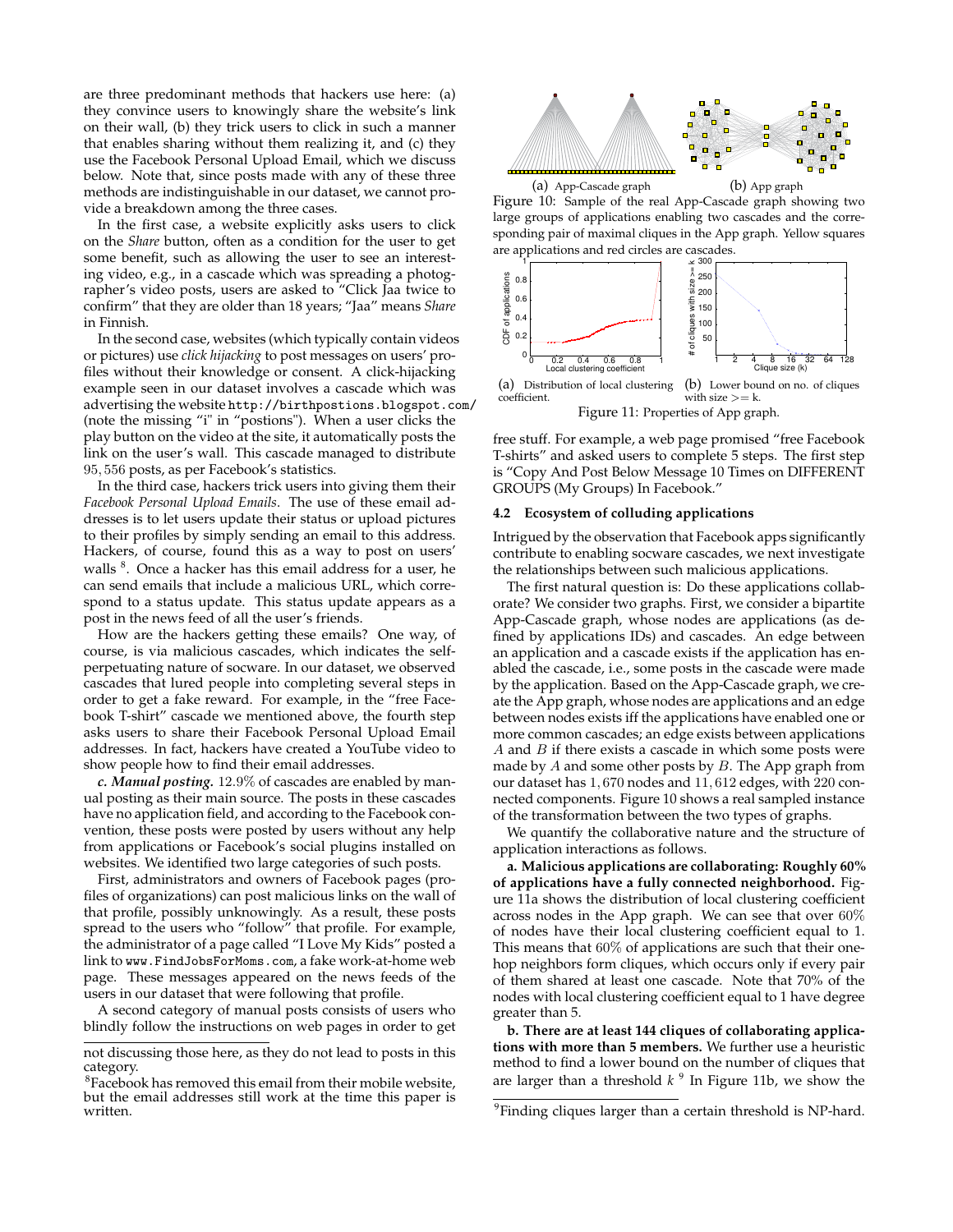

cades.

Figure 12: Sample of collaboration between applications supporting cascades in the App-Cascade graph.



Figure 13: How apps support the same cascade over time. Y-axis represents unique apps and x-axis is time in days. A point shows that the app propagated posts for the cascade on that day.



Figure 14: The active days of a clique of applications.

number of cliques at least as large as the x-axis value. We see that there are 144 cliques with size larger than 5, with the largest clique having 66 nodes. Figure 12 shows two real samples of colluding applications (the yellow squares) that form a clique in the App graph.

**c. Applications collaborate in a structured manner.** To further understand the behavior of applications with respect to cascades, in Figure 13, we show applications that are supporting a single cascade over time, with a different single cascade per plot. The y-axis represents unique applications in the order when they first appeared supporting the cascade, and the x-axis is time in days. In both cases, there seems to exist a structure that implies an engineered process in the number of active applications and the observed duration during which an app supports the cascade. This structure is more pronounced in Figure 13b, where each application seems to be active for two consecutive days for the cascade in question.

**d. The behavior of an application group over time exhibits synchronized activity.** Finally, we study how a group of applications is active over time across all the cascades that the group supports. In Figure 14, we have identified a collab-

| Intention                     | #/% of cascades |        |  |
|-------------------------------|-----------------|--------|--|
| Phishing and Survey           | 191             | 27.64% |  |
| Phishing (as apps) and Survey | 123             | 17.8%  |  |
| Phishing                      | 92              | 13.32% |  |
| Survey                        | 22              | 3.19%  |  |
| <b>Advertising Websites</b>   | 163             | 23.59% |  |
| Unknown                       | 100             | 14.47% |  |

Table 7: Intentions of socware websites

orating group of 17 applications, and we plot for each application (y-axis) whether it is active on a particular day (x-axis), independently of cascades. We see that the majority of the applications in the group are active during the week 8/20 to 8/27. Note that we show all the activity of this group in our trace; there were no posts from these applications outsides the dates shown.

#### **4.3 Intentions of socware websites**

Next, we examine the intentions underlying each cascade by examining the landing web pages that posts in the cascade lead to. We identify 1, 247 such unique landing pages in our dataset.

Given the large number of URLs, we cluster them into groups before we investigate them manually. To cluster URLs, we calculate the similarity between every pair of HTML files (without HTML tags) based on the text shingling algorithm [11]. We get 815 clusters, with 40 of them containing more than 2 URLs. We manually check the intention of the cascades in these 40 clusters, which correspond to 691 URLs. We identify five different intentions: *Survey, Phishing, Phishing (as Facebook apps), Advertising Websites,* and *Unknown.* Note that some of these intentions can co-exist; in other words, a cascade may have two or more of these intentions. We show the distribution among intentions and combination of intentions in Table 7.

**Most socware cascades do phishing and also benefit from asking users to do a survey.** In Table 7, we see that 45.44% of cascades want to collect users' personal information (phishing) and benefit from getting completed surveys at the same time. Hackers either create web pages and ask users to complete a form in order to receive fake rewards, or ask users to install malicious applications, which obtain access to information from their Facebook profile. The lure for users to finish surveys are fake rewards, like free iPads or gift cards. After the survey, users are asked for their contact/shipping information in order to ship fake rewards to users. An example we observed was titled "Check if a friend has deleted you". It shows up as a Facebook application which asks users to authorize them to access users' basic information from their profile. After that, users need to finish a survey in order to see the results.

The second largest category is *Advertising Websites*. These websites are usually scam websites or websites that simply want to increase their traffic and popularity. For example, people keep sharing a well-known fake work-at-home website because they believe that the website is real. Some cascades lure people to websites by promising shocking or funny videos or pictures. However, users need to either "Like" or "Share" this web page with their friends first in order to watch the videos. As mentioned previously, some websites also use click-hijacking to advertise their websites. Facebook has however recently put in measures to prevent clickhijacking; it explicitly requests the user's permission before posting on the user's wall.

The "Unknown" category contains websites which we were

Our approach hence shows the lower bound of the number of cliques larger than a certain threshold. The specifics of our heuristic are omitted due to space limitations, but the primary takeaway is the existence of many large cliques.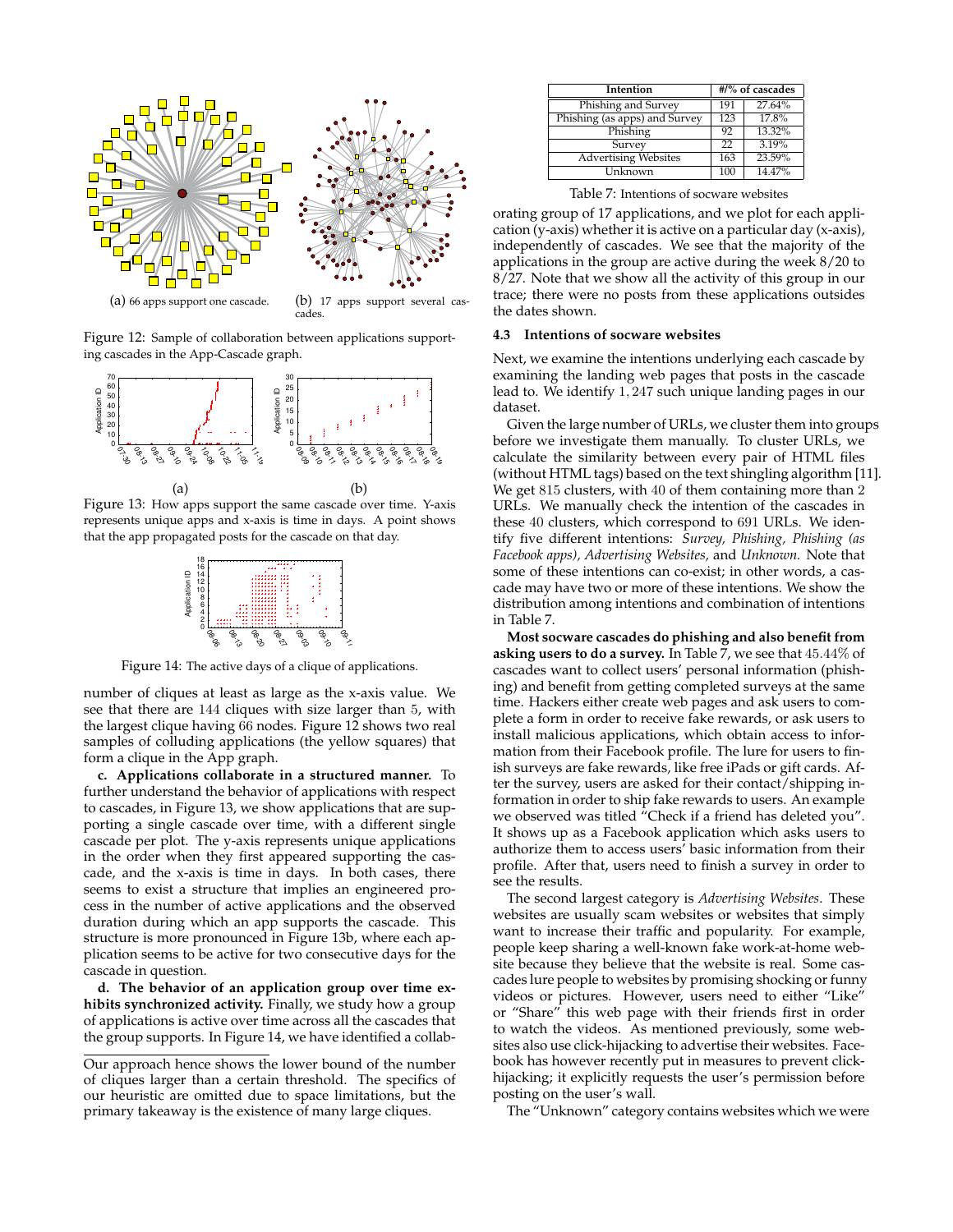not able to access and crawl. The most common issues were: (a) the site had become inaccessible, or (b) the URL was shortened and the shortening service provider had blacklisted it by the time we attempted to resolve the URL.

#### **4.4 Social engineering tricks**

Since many of the underlying intentions are fraudulent, we examine how hackers lure users into clicking on the URLs included in socware posts. After analyzing the posts in our socware dataset, we define six different categories of social engineering techniques based on the text message included in the posts.

- *social-curiosity*: Message tries to arouse users' curiosity about their social relationship, e.g., posts claim a Facebook function that can show who is viewing the user's profile.
- *psycho-curiosity*: Message tries to arouse user's curiosity in general, e.g., a video is advertised with the message: "I dare you can watch this video for 30 seconds".
- *free-stuff*: Message advertises free/cool products such as free iPads or free Facebook T-shirts.
- *combo-winning*: Message tries to attract users by providing free stuff as prize of game and abuse the "willing-to-win" attitude of users at the same time.
- *non-sense*: Message is not in English, is too short, or is too generic (e.g., "hi").
- *no-message*: There is no message; an image is used to attract the user instead.

Based upon manual inspection, we attribute every cascade to one of these six categories; though the text message varies across posts within some cascades, for over 90% of cascades, 95% of posts map to the same category. The detailed breakdown is shown in Tables 8 and 9.

**When focusing on cascades seen across at least 10 users, we see that over 75% of the cascades either try to abuse users' curiosity about their friends or try to lure the user by offering free or cool products.** These social engineering "hooks" significantly differ from those used in email spam, where hackers either use sexual messages to appeal to users or directly market fraudulent products such as pharmaceuticals, software, and watches [8].

Note that, though *non-sense* is the largest category when we analyze all cascades, its contribution is much lesser on sizeable cascades. This is likely an artifact of most MyPage-Keeper users being English speaking. As a result, socware propagated in other languages is not seen in significant numbers in our dataset.

Interestingly, we see that a non-trivial fraction of cascades belong to the *no-message* category. This is because, when a Facebook user shares a link to a website, Facebook will extract the website's description and one image from the site directly. Facebook will then automatically include this additional information with the post. As a result, even if hackers do not explicitly include a text message in a socware post, those who see the post can still see what the post is about. Hackers utilize this feature to presumably evade detection based on the messages included in their posts.

#### **4.5 Cascade hosting infrastructure**

Lastly, we analyze the infrastructure that enables cascades. We examined the locations of the servers on which the resolved URLs and landing URLs in our dataset were hosted.

| Soc-Eng          | #/% of cascades |     |
|------------------|-----------------|-----|
| non-sense        | 776             | 32% |
| social-curiosity | 654             | 27% |
| free-stuff       | 535             | 23% |
| no-message       | 332             | 14% |
| psycho-curiosity | 57              | 2%  |
| combo-winning    | 44              | 2%  |

Table 8: Social engineering in cascades with size  $\geq 1$ 

| Incentive        | #/% of cascades |     |
|------------------|-----------------|-----|
| social-curiosity | 478             | 46% |
| free-stuff       | 339             | 32% |
| no-message       | 115             | 11% |
| non-sense        | 65              | 6%  |
| combo-winning    | 38              | 4%  |
| psycho-curiosity | 14              | 1%  |

Table 9: Social engineering in cascades with size  $> 10$ 

| AS Name                 | $\%$    | AS Name                 | $\%$      |
|-------------------------|---------|-------------------------|-----------|
| Facebook                | 37.07 % | SoftLayer               | $25.99\%$ |
| SoftLayer               | 10.46 % | ThePlanet               | 10.81%    |
| Google                  | 8.79%   | Google                  | 8.58%     |
| <b>Hostway Services</b> | 4.52%   | <b>Hostway Services</b> | 4.54%     |
| XO Communications       | 2.85%   | Facebook                | 4.29%     |
|                         |         |                         |           |

Table 10: Top 5 Landing URL ASes Table 11: Top 5 Resolved URL ASes

We show the names of the top 5 Autonomous Systems that host these spamming websites in Tables 10 and 11.

**37% of unique Landing URLs are in Facebook's domain.** When we look at the landing URLs, 37.07% of cascades are hosted in domains that belong to Facebook. These domains include facebook.com, apps.facebook.com, and fb.com. However, if we look at the resolved URLs, only 4.29% of such URLs are hosted in domains belong to Facebook. These two observations show that hackers use redirection websites between the posted URL and the intended destination in order to protect their websites and applications from blacklists, or to have more flexible infrastructure, or both. The flexibility comes from the ability to change the redirection destination without having to change the posted URL.

Other observations of interest include: (a) most resolved URLs are hosted by SoftLayer, a large hosting provider, and (b) the majority of landing URLs (85.6%) reside within the United States. Due to space limitations, we cannot expand this discussion further.

# **5 Implications**

In this section, we summarize the implications that our analysis presents for identifying cascades and for reducing socware on Facebook. Since our results are based on a subset of all of Facebook's users, these implications are speculative to some extent. However, this is a first attempt to put together a set of take-home messages for those combating socware on Facebook. Since hackers continually evolve, analysis along the lines of what we present in this paper will need to repeated to revisit and revise the takeaways.

**a. Defining and identifying cascades.** We showed that it is significantly more common for hackers to vary the text message they use across different posts in a cascade, than it is for them to vary the Posted-URL included in the posts. Therefore, grouping posts based on the Posted-URL is an effective way of identifying cascades in the absence of Landing-URL information. While this may change in the future—hackers may begin to more commonly use multiple Posted-URLs in a cascade to improve resilience to URL blacklisting—our analysis presents the systematic approach that one can repeat to determine how cascades can be identified.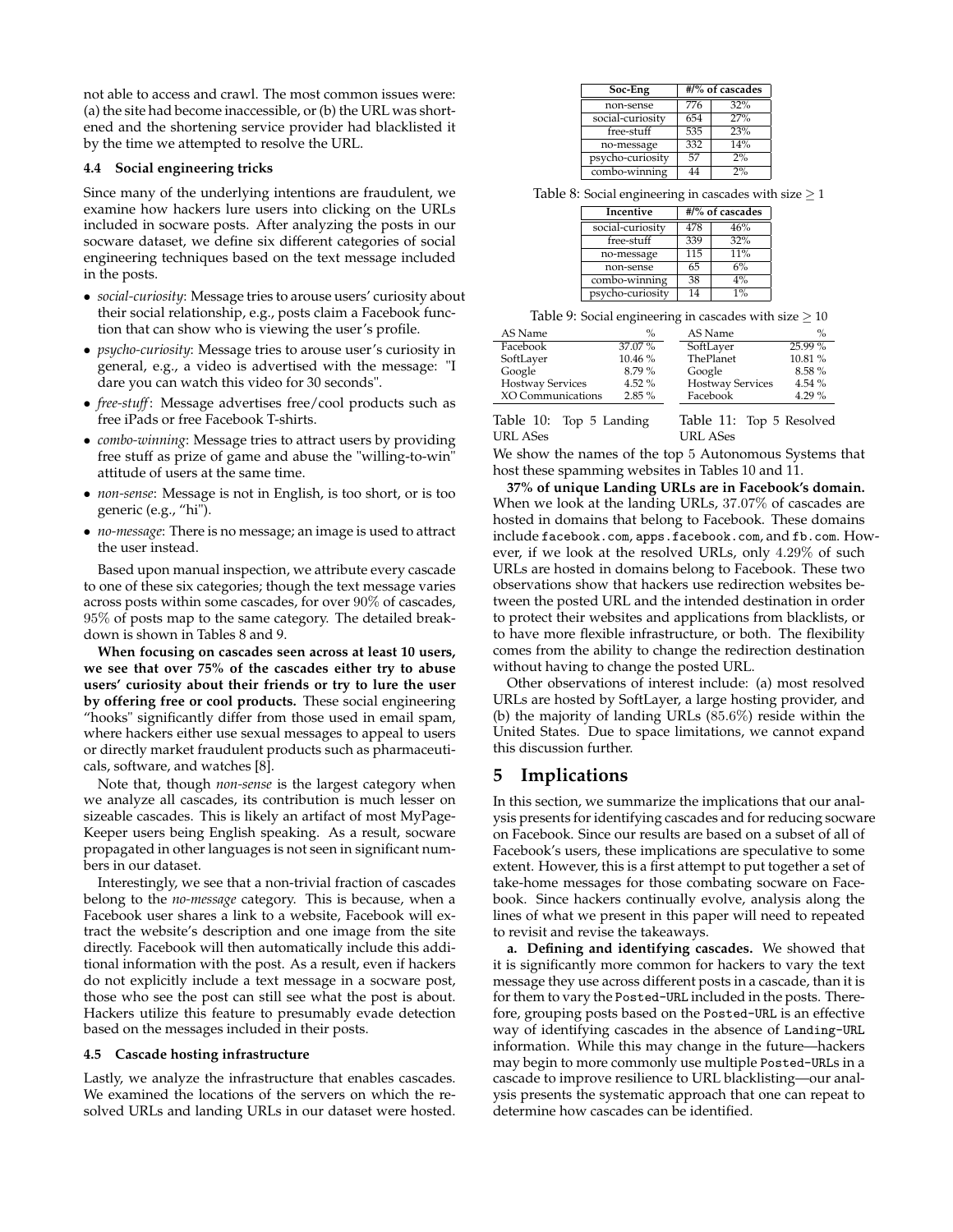**b. Avenues for improving anti-socware efforts.** Our results highlight several promising avenues for anti-socware efforts. Our observation that close to half of the cascades in our dataset were due to malicious Facebook applications suggests that socware on Facebook can be significantly reduced by focusing on the detection of malicious applications. Further, we showed that 37% of socware cascades have their landing URL hosted on Facebook—in the form of pages, events, etc. This suggests that Facebook can reduce socware significantly by better policing of the content on its own platform.

**c. Speeding up detection approaches via prioritization.** For systems such as MyPageKeeper that identify socware, it may prove to be cost prohibitive to check via crawling every URL posted on Facebook. To maximize the chances of detecting new cascades with minimal resources, such systems can prioritize the checking of certain types of posts over others. Studies like this one can help in this direction. Before our study, a potential strategy for such prioritization could be to preferentially focus on posts seen on the news feeds of users with a large number of friends: the more friends a user has, one may expect the chances of that user receiving socware to be greater. However, our analysis shows that this strategy for prioritizing posts will likely not be effective since the chances of a user being exposed to socware appear to be largely uncorrelated with the number of friends that user has. Instead, we see that a user's posting activity is a better indicator of that user aiding a cascade to spread. Thus, an effective strategy for prioritization is to focus on posts made by highly active users.

On the other hand, it appears that focusing on posts made by users who have previously posted spam would also be largely ineffective. In our study, 73% of users (who participated in any cascade) participated in a single cascade through the entirety of our five month dataset. This is because most socware on Facebook is posted by compromised user accounts, rather than by accounts owned by hackers, as further corroborated by previous studies [14, 23].

**d. Challenges in combating socware.** Finally, our results also highlight several challenges in detecting socware on Facebook. First, we showed that hackers appear to be throttling the rate at which cascades grow. This makes it harder to detect the onset of new cascades simply based on the sudden increase in the sharing of a URL, and thus makes it especially important to rely on other features unrelated to the rate of spreading to detect socware.

Second, we saw that reducing socware by detecting and blacklisting malicious applications is made challenging by the fact that hackers use several applications to spread a single cascade. Unless all applications in a cascade are blacklisted, hackers can simply create new applications and continue the spread of the cascade. This calls for the synergistic identification of all applications associated with a cascade.

Lastly, we found that over half of socware cascades were being propagated by users clicking Like/Share on websites outside of Facebook or by users manually posting spam. Users typically do this in the lure of fake rewards such as free products. Therefore, irrespective of measures adopted by Facebook and others to detect socware, user education is a must to eliminate socware from Facebook.

## **6 Related Work**

We discuss related efforts in brief.

**Email spam campaigns.** Different campaign definitions have been used in analyzing email spam campaigns. For example, Xie et al.[26] and Moore et al. [21] use the similarity of URLs embedded in emails, while others [22, 12] use email content similarity for grouping spam emails into campaigns. Similar to our definition of campaigns, Konte et al. [17] use landing URLs and Anderson et al. [9] use snapshots of landing webpages to identify email spam campaigns. In contrast to all of these efforts, our focus is on studying socware cascades, which display different characteristics from email spam [23, 13].

**Analyzing spamming OSN accounts.** Thomas et al. [25] characterized spamming accounts on Twitter and clustered spam campaigns based on the tweets sent from such accounts. Similarly, Benevenuto et al. [10] and Yang et al. [27] developed techniques to identify accounts of spammers on Twitter. Others have proposed a honey-pot based approach [24, 19] to detect spam accounts on OSNs. Yardi et al. [29] analyzed behavioral patterns among spam accounts in Twitter. Recently, Yang et al. [28] show that criminal accounts on Twitter tend to be socially connected. Instead of focusing on accounts created by spammers, we analyze cascades that are predominantly propagated on Facebook by compromised users.

**Detecting spam on OSNs.** Gao et al. [14, 13] collect posts by crawling the walls of 3.5 million Facebook users and identify spam campaigns based on a combination of the text and the URLs appearing in posts. In a similar study on Twitter, Lee et al. [18] identified spam by grouping tweets into different topic groups based on the similarity of tweet contents. In our work, detection of spam is not of interest. We simply use a dataset of spam previously identified by MyPageKeeper, a Facebook security application, and use this dataset to systematically identify cascades and to analyze the characteristics of cascades.

**Analyzing spam campaigns on OSNs.** Gao et al. [14] analyzed spam campaigns on Facebook to identify the intention underlying these campaigns. However, they manually select keywords for each intention before grouping posts into campaigns. To understand spam campaigns on Twitter, Grier et al. [15] and Stringhini et al. [24] use landing URLs pointed to by spam tweets to identify campaigns. Unlike prior work, to the best of our knowledge, we present the first systematic analysis of how to identify cascades in the absence of landing URLs pointed to by posts on an OSN. We further analyze the provenance of spam posts and uncover the ecosystem of websites and applications underlying contemporary socware activities on today's most popular OSN—Facebook.

## **7 Conclusions**

In this paper, we presented the first comprehensive study on systematically characterizing socware cascades on Facebook. While most cascades are short, we discovered that hackers seem to be evolving into reducing the activity of cascades in order to evade detection and make cascades last longer. Most interestingly, we showed that a large fraction of socware cascades are supported by Facebook applications that are strategically collaborating with each other in large groups. Lastly, we showed that socware significantly differs from email spam both in terms of the underlying intentions and the tricks used to con users. We believe that these findings will help develop the next generation of anti-socware tools for Facebook.